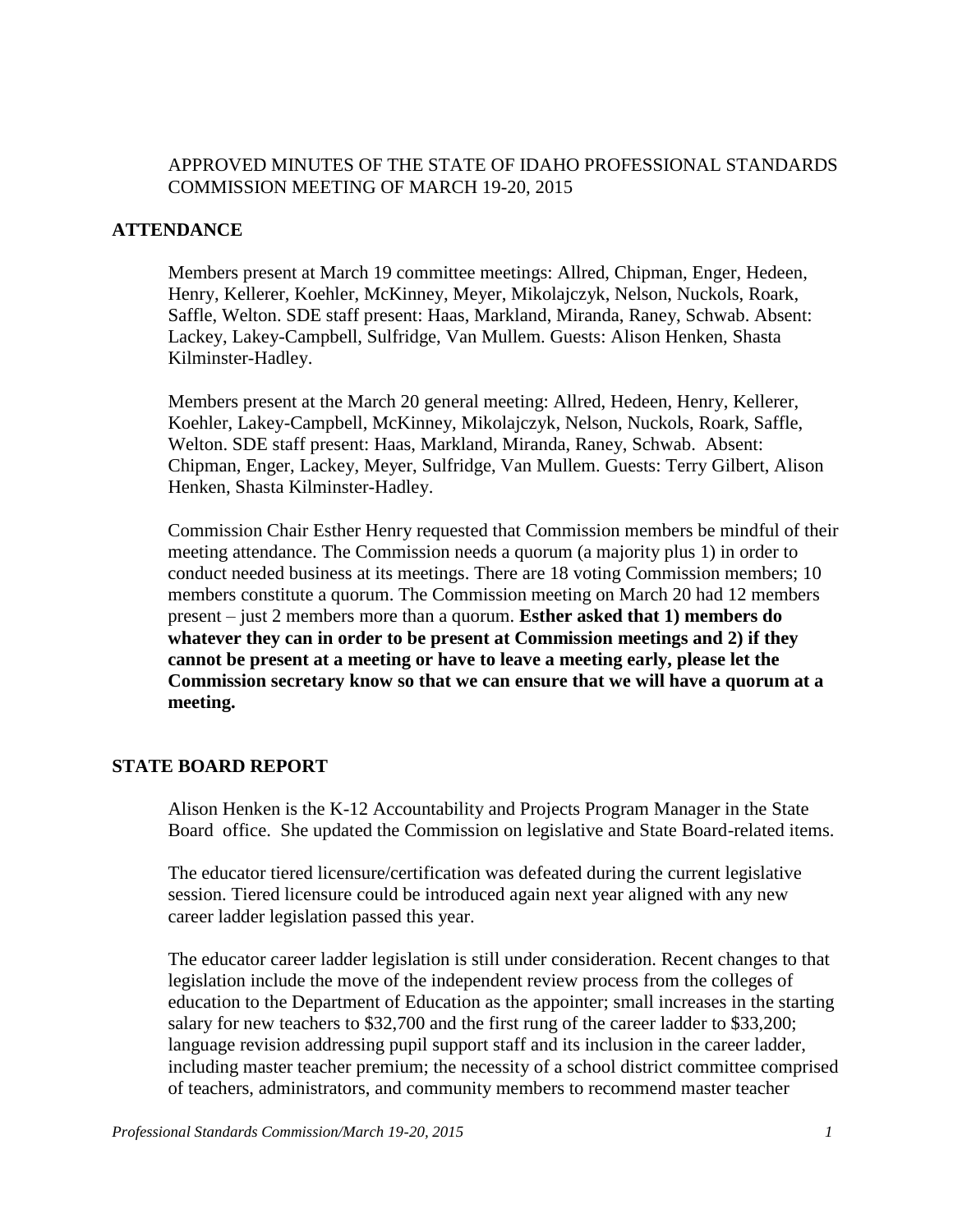premium and leadership dollars criteria; and the necessity for teachers to be a part of the process for setting measurable student achievement targets.

A Literacy Committee appointed by the State Board is reviewing the recommendations of the Idaho Literacy Task Force in order to identify actionable items that could result in changes to rule or statute around literacy. The committee is particularly looking at the recommendation related to the Idaho Comprehensive Literacy Course; a possible need to review the course on a regular basis; and who should be a part of the review process. The language in the rule pertaining to the Idaho Comprehensive Literacy Course is also being considered to determine if revisions are needed.

## **AGENDA REVIEW/REVISIONS/APPROVAL**

**The March 19-20, 2015, Commission meeting agenda was approved as printed.** Motion carried unanimously.

## **APPROVAL OF MINUTES**

**M/S (Nelson/Kellerer): To approve the January 22-23, 2015, Commission meeting minutes as printed.** Motion carried unanimously.

## **CONSIDERATION OF STIPULATIONS/FINAL ORDERS BY FULL COMMISSION**

Deputy Attorney General Shasta Kilminster-Hadley reviewed the background of Professional Standards Commission Case #21415 by presenting the Administrative Complaint that had been filed and the corresponding affidavits and default documents to demonstrate that Rudolph Bryan failed to respond to the Administrative Complaint. In light of Rudolph Bryan's failure to respond to the Administrative Complaint, a Default Order was issued by Hearing Officer Gilmore on February 3, 2015. Shasta then presented the proposed Findings of Fact, Conclusions of Law, and Final Order for the Commission's consideration.

**M/S (Nelson/Enger): To accept the proposed Findings of Fact and Conclusions of Law as written to revoke the teaching certificate of Rudolph Bryan and to enter the accompanying Final Order in Case #21415 regarding the certificate of Rudolph Bryan.** Motion carried unanimously. Commission members Allred, Chipman, Henry, Meyer, Nuckols, and Roark were recused from voting.

Deputy Attorney General Shasta Kilminster-Hadley reviewed the background of Professional Standards Commission Case #21315 by presenting the Administrative Complaint that had been filed and the corresponding affidavits and default documents to demonstrate that Matthew Kennedy failed to respond to the Administrative Complaint. In light of Matthew Kennedy's failure to respond to the Administrative Complaint, a Default Order was issued by Hearing Officer Gilmore on February 3, 2015. Shasta then presented the proposed Findings of Fact, Conclusions of Law, and Final Order for the Commission's consideration.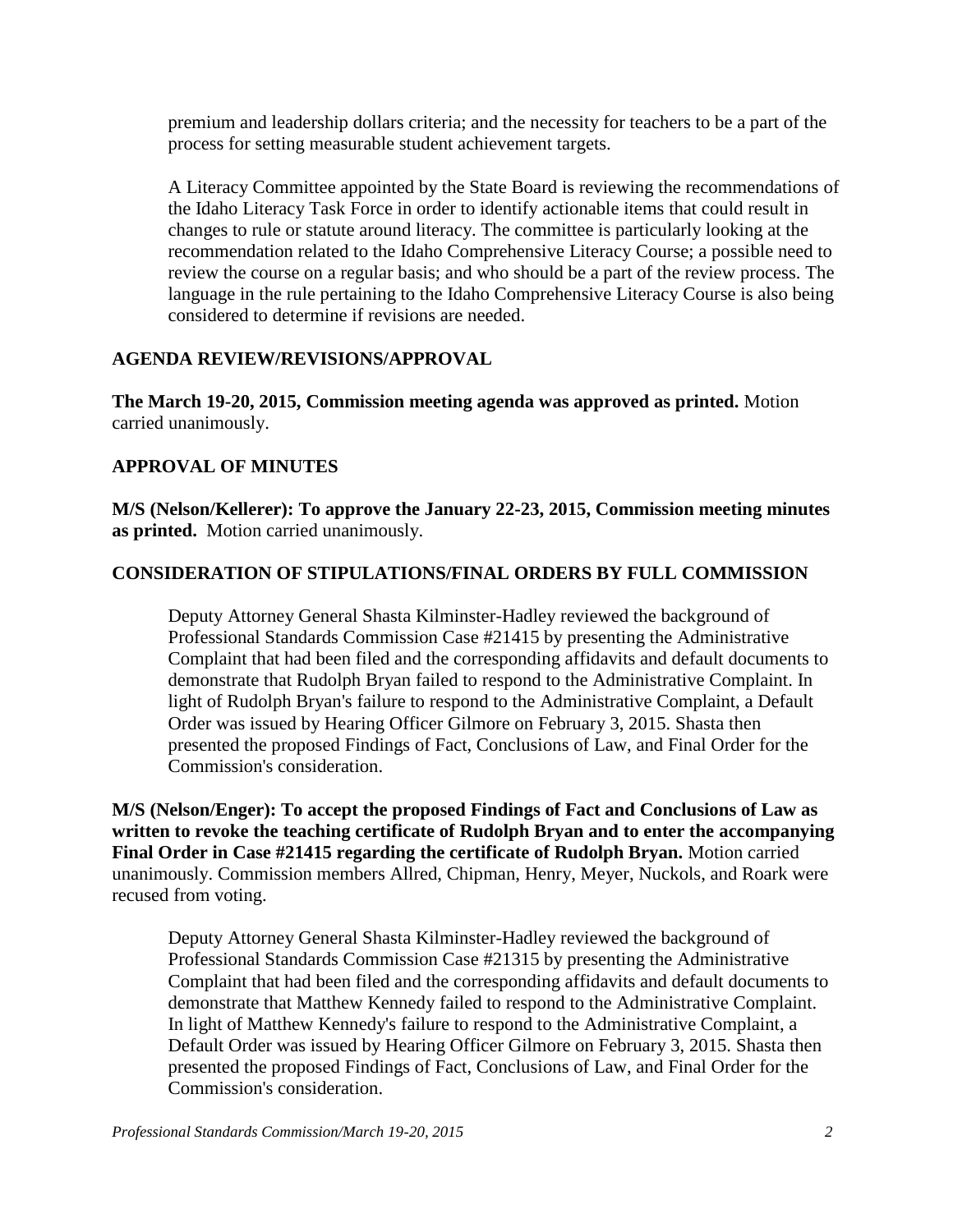**M/S (Enger/McKinney): To accept the proposed Findings of Fact and Conclusions of Law as written to revoke the teaching certificate of Matthew Kennedy and to enter the accompanying Final Order in Case #21315 regarding the certificate of Matthew Kennedy.**  Motion carried unanimously. Commission members Allred, Chipman, Henry, Meyer, Nuckols, and Roark were recused from voting.

Deputy Attorney General Shasta Kilminster-Hadley reviewed the background of Professional Standards Commission Case #21325 by presenting the Administrative Complaint that had been filed and the corresponding affidavits and default documents to demonstrate that Blaine King failed to respond to the Administrative Complaint. In light of Blaine King's failure to respond to the Administrative Complaint, a Default Order was issued by Hearing Officer Gilmore on February 3, 2015. Shasta then presented the proposed Findings of Fact, Conclusions of Law, and Final Order for the Commission's consideration.

**M/S (Nelson/Welton): To accept the proposed Findings of Fact and Conclusions of Law as written to revoke the teaching certificate of Blaine King and to enter the accompanying Final Order in Case #21325 regarding the certificate of Blaine King.** Motion carried unanimously. Commission members Allred, Chipman, Henry, Meyer, Nuckols, and Roark were recused from voting.

Deputy Attorney General Shasta Kilminster-Hadley reviewed the background of Professional Standards Commission Case #21407 by presenting the Administrative Complaint that had been filed and the corresponding affidavits and default documents to demonstrate that Joseph Peppley failed to respond to the Administrative Complaint. In light of Joseph Peppley's failure to respond to the Administrative Complaint, a Default Order was issued by Hearing Officer Gilmore on February 3, 2015. Shasta then presented the proposed Findings of Fact, Conclusions of Law, and Final Order for the Commission's consideration. The Commission members reviewed the documents and, having posed a question and discussing it briefly, voted as follows:

**M/S (Enger/McKinney): To accept the proposed Findings of Fact and Conclusions of Law as written to revoke the teaching certificate of Joseph Peppley and to enter the accompanying Final Order in Case #21407 regarding the certificate of Joseph Peppley.** Motion carried unanimously. Commission member Paula Kellerer abstained from voting. Commission members Allred, Chipman, Henry, Meyer, Nuckols, and Roark were recused from voting.

Deputy Attorney General Shasta Kilminster-Hadley reviewed the background of Professional Standards Commission Case #21220 by presenting the Administrative Complaint that had been filed and the corresponding affidavits and default documents to demonstrate that Robert Ramsay failed to respond to the Administrative Complaint. In light of Robert Ramsay's failure to respond to the Administrative Complaint, a Default Order was issued by Hearing Officer Gilmore on February 3, 2015. Shasta then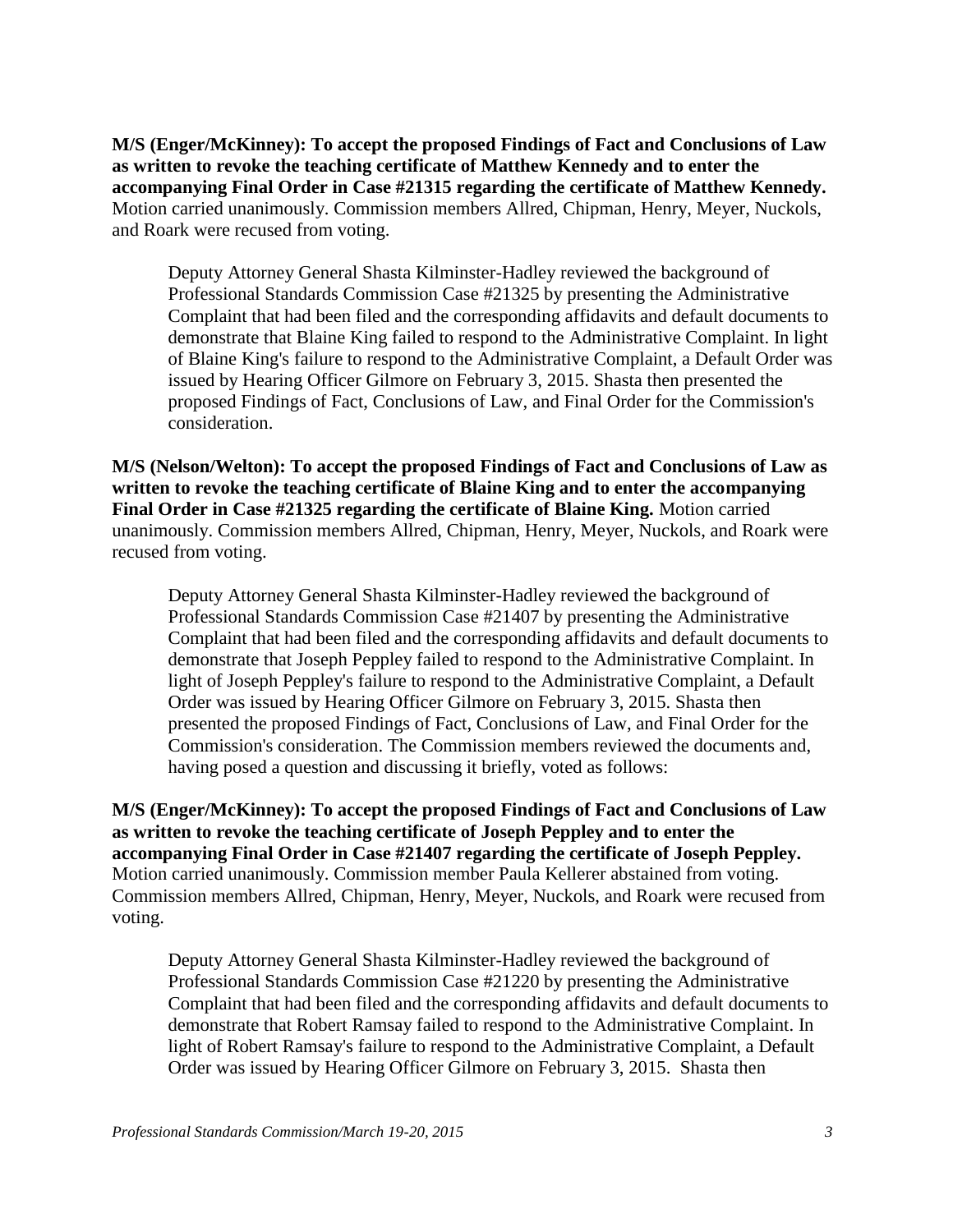presented the proposed Findings of Fact, Conclusions of Law, and Final Order for the Commission's consideration.

**M/S (McKinney/Enger): To accept the proposed Findings of Fact and Conclusions of Law as written to revoke the teaching certificate of Robert Ramsay and to enter the accompanying Final Order in Case #21220 regarding the certificate of Robert Ramsay.** Motion carried unanimously. Commission member Ginny Welton abstained from voting. Commission members Allred, Chipman, Henry, Meyer, Nuckols, and Roark were recused from voting.

Deputy Attorney General Shasta Kilminster-Hadley reviewed the background of Professional Standards Commission Case #21224 by presenting the Administrative Complaint that had been filed and the corresponding affidavits and default documents to demonstrate that Ronald Reynoso failed to respond to the Administrative Complaint. In light of Ronald Reynoso's failure to respond to the Administrative Complaint, a Default Order was issued by Hearing Officer Gilmore on February 3, 2015. Shasta then presented the proposed Findings of Fact, Conclusions of Law, and Final Order for the Commission's consideration. The Commission members reviewed the documents and, having posed a question and discussing it briefly, voted as follows:

**M/S (Nelson/Welton): To accept the proposed Findings of Fact and Conclusions of Law as written to revoke the teaching certificate of Ronald Reynoso and to enter the accompanying Final Order in Case #21224 regarding the certificate of Ronald Reynoso.** Motion carried unanimously. Commission members Allred, Chipman, Henry, Meyer, Nuckols, and Roark were recused from voting.

Deputy Attorney General Shasta Kilminster-Hadley reviewed the background of Professional Standards Commission Case #21411 by presenting the Administrative Complaint that had been filed and the corresponding affidavits and default documents to demonstrate that Lara Schoener failed to respond to the Administrative Complaint. In light of Lara Schoener's failure to respond to the Administrative Complaint, a Default Order was issued by Hearing Officer Gilmore on February 3, 2015. Shasta then presented the proposed Findings of Fact, Conclusions of Law, and Final Order for the Commission's consideration. The Commission members reviewed the documents and, having posed a question and discussing it briefly, voted as follows:

**M/S (Welton/McKinney): To accept the proposed Findings of Fact and Conclusions of Law as written to revoke the teaching certificate of Lara Schoener and to enter the accompanying Final Order in Case #21411 regarding the certificate of Lara Schoener.**  Motion carried unanimously. Commission members Allred, Chipman, Henry, Meyer, Nuckols, and Roark were recused from voting.

Deputy Attorney General Shasta Kilminster-Hadley reviewed the background of Professional Standards Commission Case #21324 by presenting the Administrative Complaint that had been filed and the corresponding affidavits and default documents to demonstrate that Pamela Torres failed to respond to the Administrative Complaint. In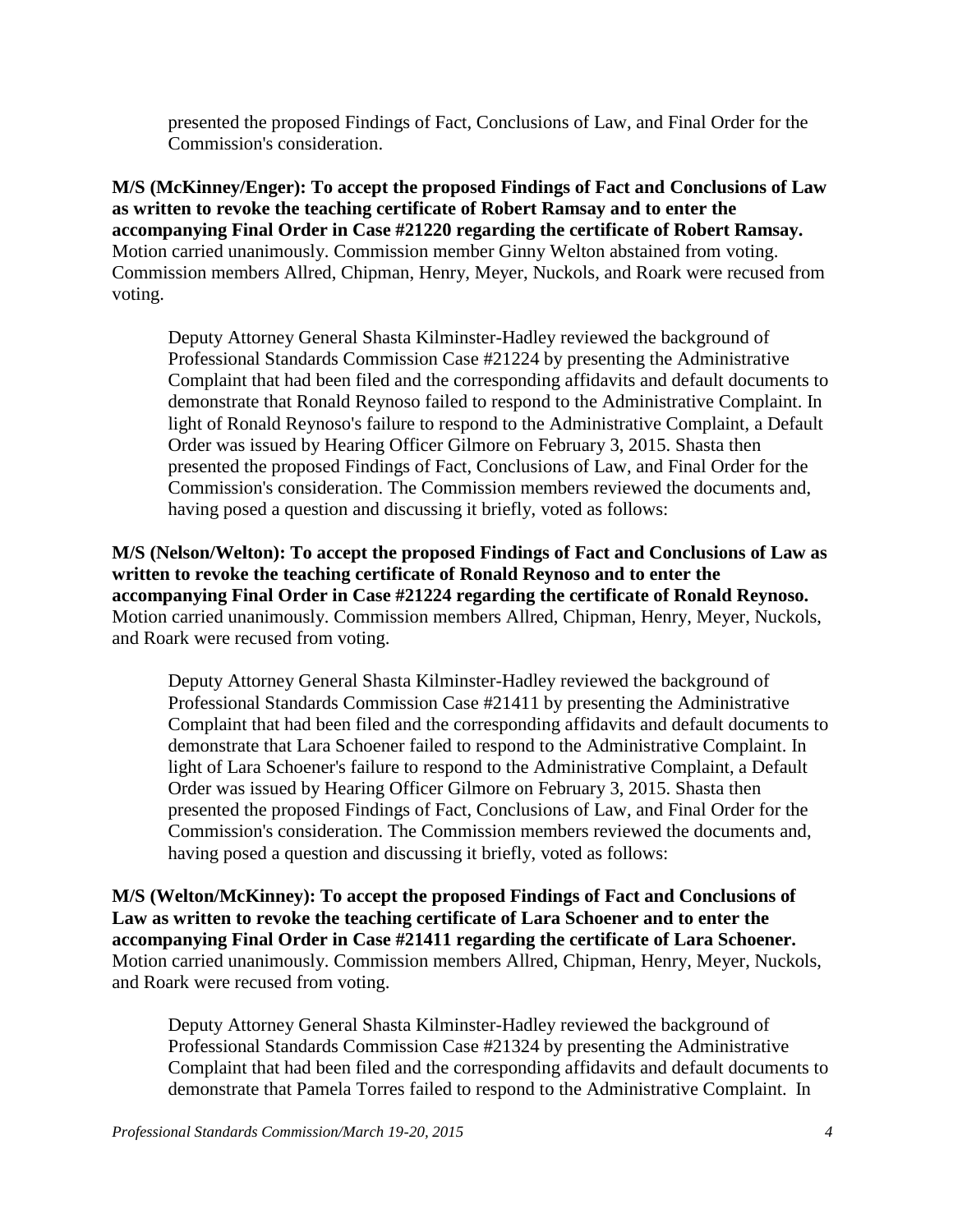light of Pamela Torres' failure to respond to the Administrative Complaint, a Default Order was issued by Hearing Officer Gilmore on February 3, 2015. Shasta then presented the proposed Findings of Fact, Conclusions of Law, and Final Order for the Commission's consideration.

**M/S (McKinney/Enger): To accept the proposed Findings of Fact and Conclusions of Law as written to revoke the teaching certificate of Pamela Torres and to enter the accompanying Final Order in Case #21324 regarding the certificate of Pamela Torres.** Motion carried unanimously. Commission members Allred, Chipman, Henry, Meyer, Nuckols, and Roark were recused from voting.

Deputy Attorney General Shasta Kilminster-Hadley reviewed the background of and presented the proposed Findings of Fact, Conclusions of Law, and Final Order for consideration by the Commission in Professional Standards Commission Case #21425 regarding the certificate of Rodney Swerin. She also recommended the adoption of the Findings of Fact and Conclusions of Law as presented and that the Commission enter the Final Order revoking the certificate of Rodney Swerin based upon his alleged misconduct and subsequent voluntary surrender of his teaching certificate. The Commission members reviewed the documents and, having posed questions and discussing them briefly, voted as follows:

**M/S (Enger/Kellerer): To accept the proposed Findings of Fact and Conclusions of Law as written to revoke the teaching certificate of Rodney Swerin and enter the accompanying Final Order in Case #21425 regarding the certificate of Rodney Swerin.** Motion carried unanimously. Commission members Allred, Chipman, Henry, Meyer, Nuckols, and Roark were recused from voting.

## **ADMINISTRATIVE REPORT**

Taylor Raney (unless indicated otherwise) reported on the following.

- 1. The proposed legislation to remove the split (one-third to the certification program and two-thirds to the Commission) of collected certification fees (see January 22-23, 2015, Commission meeting minutes, page 5,ADMINISTRATIVE REPORT, item 2) was recently signed by the governor and will be effective July 1, 2015. Changes in the Commission budget will become apparent after that date.
- 2. The Department of Education's current background check process for all school district employees having contact with children requires background checks from the Bureau of Criminal Identification, the FBI, and the statewide sex offender registry; the cost of these background check services fluctuates over time. The fee set by statute, per investigation, has been \$40. The Department of Education has determined that the administrative costs will be \$11 per application. Legislation has been passed and will soon be signed by the governor seeking to allow costs not under the control of the Department of Education to be collected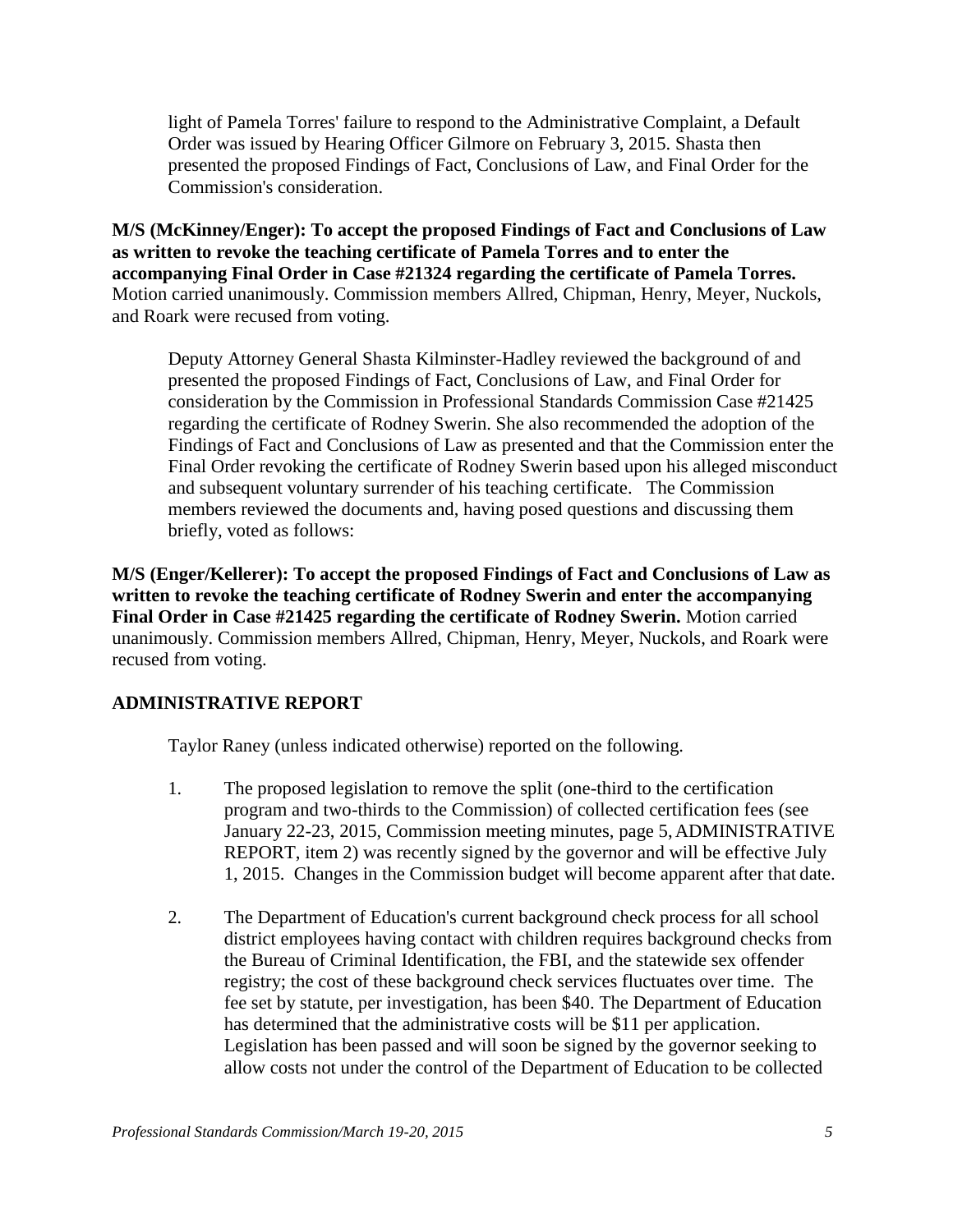while shifting the administrative costs incurred by the department to the General Fund in an ongoing appropriation.

- 3. The Northwest Nazarene University full program review was conducted in early March. The report emanating from that review will be considered by the Standards Committee at the May Commission meeting.
- 4. Region III superintendents have requested that higher education representatives assemble a career fair where teacher education candidates can meet with superintendents who are seeking to fill teaching positions within their districts. Since higher education lacks funding for this type of thing, Taylor Raney requested consent for the Commission fund this effort; there were no objections. The career fair will be held April 21 from 4 p.m. to 6 p.m. at the Hampton Inn in Nampa. If successful, the potential is there for career fairs to be held in other regions as well and for this to be an ongoing Commission budget item.
- 5. Teach for America is a nonprofit organization whose mission is to remove educational inequity by enlisting high-achieving recent college graduates and professionals to teach for a minimum of two years in low income communities throughout the United States. Currently the organization is seeking to get established in Idaho, and three districts (Melba, Caldwell, and Nampa) have agreed to interview, but not necessarily hire, their candidates dedicated to Idaho. Idaho is examining this type of certification as a means to help meet its teacher shortage needs.
- 6. Cina Lackey is currently attending the National Association for Alternative Certification (NAAC) Conference in Chicago. Cina and Taylor will attend the State Consortium on Educator Effectiveness (SCEE) Summit in Georgia in mid-April.

# **PRESENTATION ON FAMILY ADVOCATES**

Four staff members (Richard Johnson, Diane Demarest, Jacque Deahl, and Brad Talbutt) of Family Advocates made a presentation to the Commission on this Treasure Valley agency that trains volunteers to provide a voice for abused children and home visits to educate families so that all children are safe and nurtured. Family Advocates is actually the parent agency for two programs – the Guardian ad Litem program or Court Appointed Special Advocate (CASA) program and the Home Visiting program. The Guardian ad Litem program provides each child in foster care with a trained volunteer to make sure they are treated well while in state custody. The Home Visiting program is a voluntary home-based parent education service; volunteers work one-on-one with families to increase knowledge of and confidence in parenting skills.

Other programs of Family Advocates include BabySteps, Parent Education, Parents Anonymous, Play Groups, and Support Groups. In BabySteps (a partnership with St. Michael's Episcopal Cathedral), new and expecting mothers with limited incomes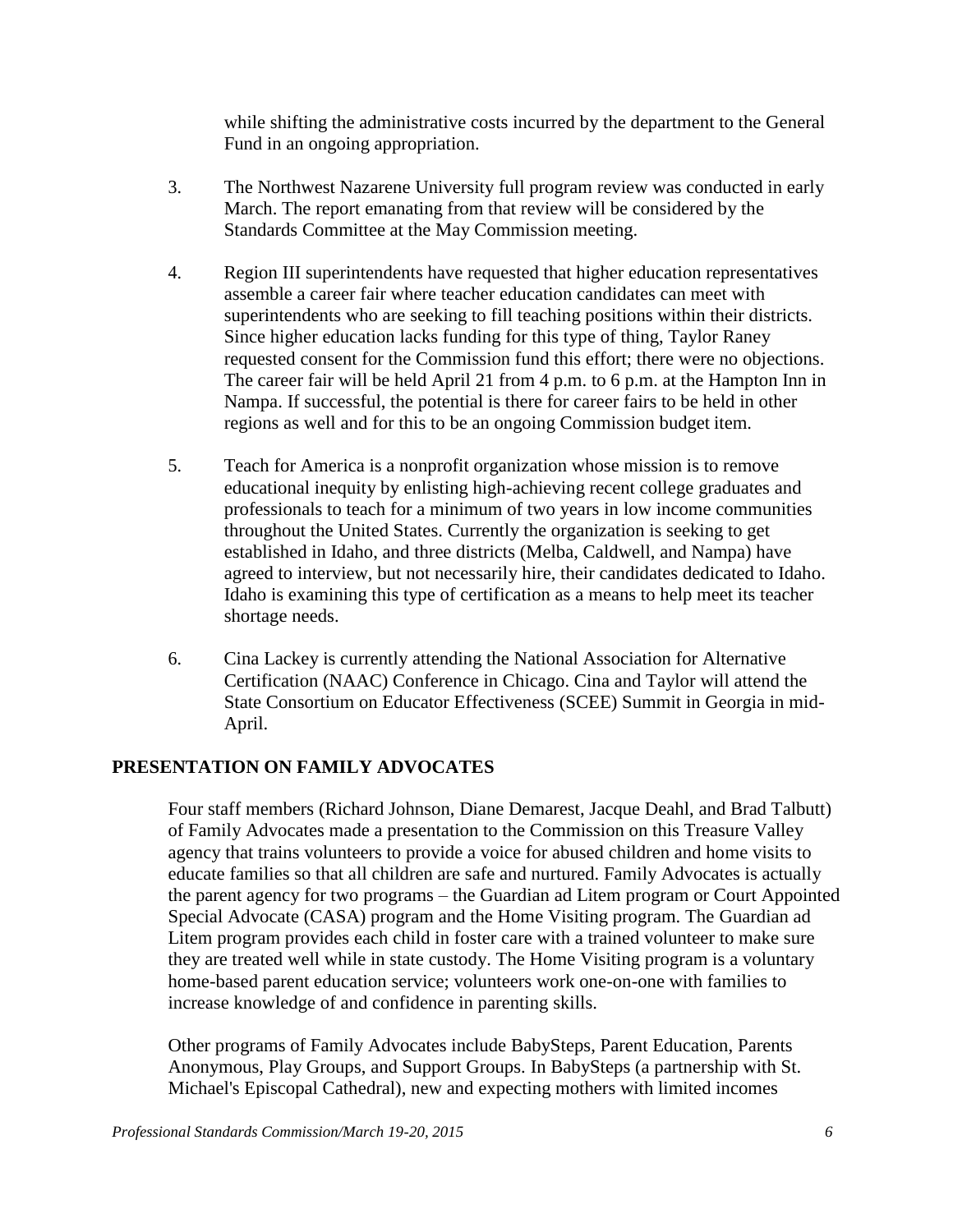participate in site-based education. The Parent Education classes are based on the Love & Logic parenting philosophy. The Parents Anonymous program is an evidence-based family strengthening program using mutual support, parent leadership, and shared leadership. Play Groups are available to parents and children ages 0-5 alongside a trained facilitator. Support Groups include Dad's Matter (in partnership with St. Luke's Children's Hospital) and Step Up, a small-group mentoring experience for women enrolled in BabySteps or Home Visiting.

Family Advocates has been in existence in this area for 37 years. It is powered by over 500 volunteers per year. It serves the third and fourth judicial districts, which is ten counties in southwest Idaho. Out of those ten counties, Family Advocates sees 1,100 children a year.

## **AUTHORIZATIONS COMMITTEE**

Chair Elisa Saffle reported that during the March 19-20, 2015, meeting, the Authorizations Committee recommended that the Commission approve the following new Teacher to New Certificate/Endorsement requests (for the 2014-2015 school year):

BOLEN, Byron, Sugar-Salem Joint #322, Music K/12 HARMON, Heather, Coeur d'Alene #271, Chemistry 6/12 HILLMAN, Jason, Nampa #131, Director of Special Education PATTERSON, Stephanie, Gooding Joint #231, Generalist K/12 STOKES, Richard, Vallivue #139, English as a New Language K/12

During the March 19-20, 2015, meeting, the Authorizations Committee recommended that the Commission approve the following renewal Teacher to New Certificate/Endorsement requests (for the 2014-2015 school year):

ABRAHAMSON, Rose, Chief Tahgee Elementary Academy, All Subjects K/8 (2) JOLLEY, Darren, Firth #59, Generalist K/12 (2) RITTHALER, Andrea, Vallivue #139, Family and Consumer Sciences 6/12 (2) WARD, Suzanne, Vallivue #139, Generalist K/12 (2)

During the March 19-20, 2015, meeting, the Authorizations Committee recommended that the Commission approve 6 Provisional Endorsement Alternative Authorizations and 2 Content Specialist Endorsement Alternative Authorizations (all for the 2014-2015 school year).

During the March 19-20, 2015, meeting, the Authorizations Committee recommended that the Commission approve the following new Teacher to New Certificate/Endorsement request (for the 2015-2016 school year):

PIERSOL, Kimberly, Filer #413, Family and Consumer Sciences 6/12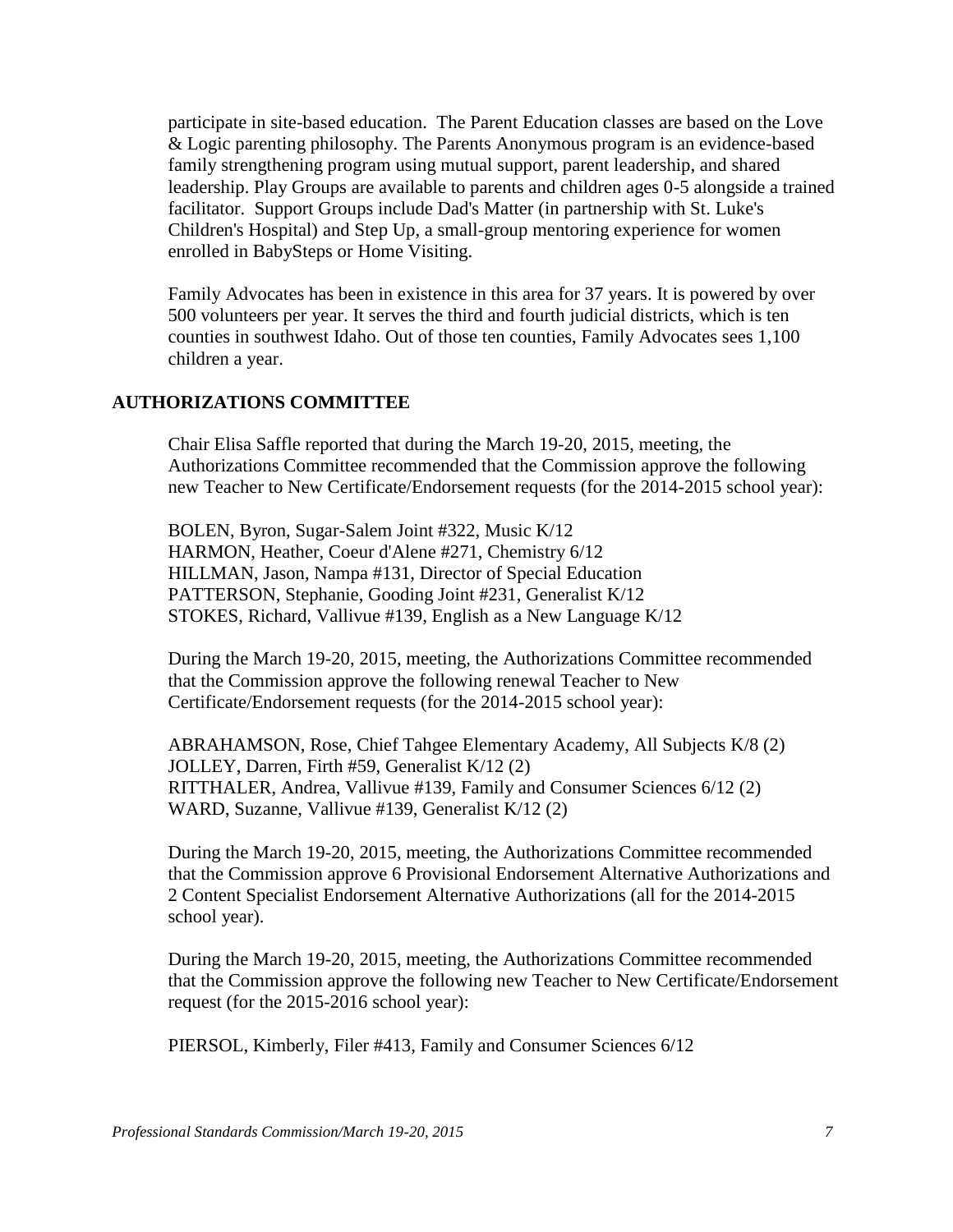During the March 19-20, 2015, meeting, the Authorizations Committee recommended that the Commission approve the following renewal Teacher to New Certificate/Endorsement request (for the 2015-2016 school year):

ZOLLINGER, Kathy, Cassia County Joint #151, Birth through Grade 3 (3)

**The Commission ACCEPTED the report of the Authorizations Committee.** Motion carried unanimously.

## **PROFESSIONAL DEVELOPMENT COMMITTEE**

Chair Kim Mikolajczyk reported that the committee continued discussion of educator ethics resources for the professional development section of the Commission website for the use of administrators and educators to draw upon when they have need for education in this area. The committee has been made aware of a Boise law firm (Eberharter-Maki & Tappen, PA) that has training sessions that they have provided to school districts and charter school superintendents and administrators in the state. The sessions include: Technology and Social Media: Public School Students; Social Media and the Code of Ethics for Idaho Professional Educators; Public Records Requirements; Administrator Evaluations; and Student Data Privacy and Security. Kim is awaiting additional information on the sessions and cost. The committee has requested that, if possible, Department of Education information on approved courses for individuals sanctioned by the Commission in the past now be included on the professional development section of the Commission website.

**The Commission ACCEPTED the report of the Professional Development Committee.** Motion carried unanimously.

## **BUDGET SUBCOMMITTEE**

Chair Laural Nelson reported that for the months of December 2014 and January 2015, the Commission actual expenditures for the 2015 fiscal year to date amounted to \$195,635 or 56.26 percent of the total 2015 fiscal year budget. Revenue during that same time period was \$35,805. In addition to routine operating costs, approximately \$2,300 was spent to send Commission staff to the National Association of State Directors of Teacher Education and Certification (NASDTEC) Professional Practices Institute (PPI), \$1,700 was spent on standards reviews/revisions, and \$2,300 was the cost of an ethics investigation. The content standards reviewed included Health, Physical Education, Early Childhood, Social Studies, Economics, Geography, Government, Civics, and History. At its March 19 meeting, the committee approved the \$2,500 purchase of Commission meeting recording equipment components to have on hand in the event of recording equipment failure.

## **The Commission ACCEPTED the report of the Budget Subcommittee.** Motion carried unanimously.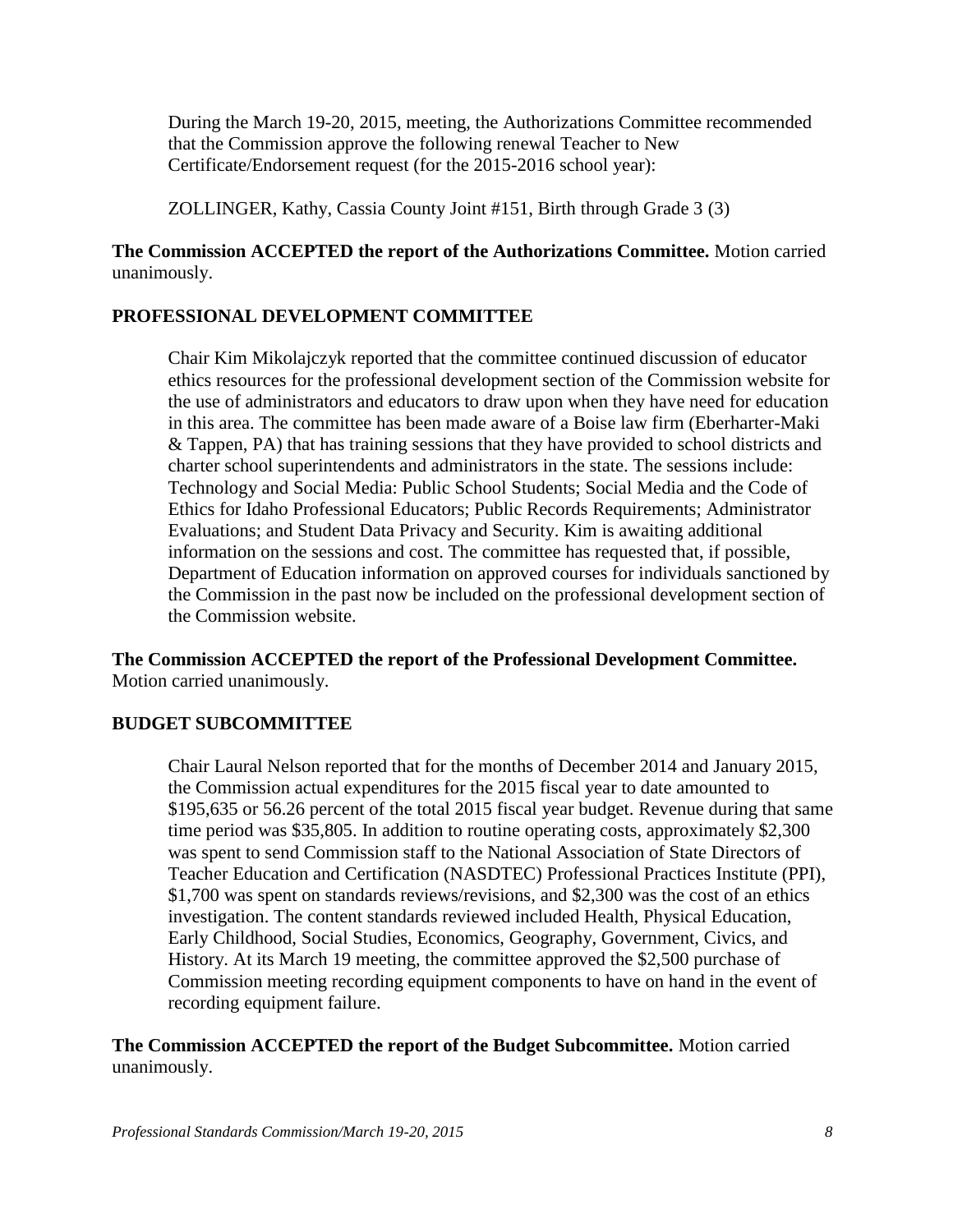## **STANDARDS COMMITTEE**

Chair Paula Kellerer reported on the following committee discussion items (unless indicated otherwise):

1. The committee reviewed the recommended revisions for the Early Childhood standards and endorsement language.

**M/S (Nelson/Welton): To approve the revisions to the Early Childhood standards and endorsement language for the Blended Early Childhood Education/Early Childhood Special Education Certificate; the Birth-Grade 3 endorsement (**that has been in existence and attaches to the Blended Early Childhood Education/Early Childhood Special Education Certificate)**; and the Early Childhood Special Education Pre K-8 endorsement** (that has been in existence and attaches to the Standard Exceptional Child Certificate)**.** Motion carried unanimously.

2. The committee considered the addition of a new Early Childhood endorsement to address the needs of districts for grades 4, 5, and 6.

**M/S (Hedeen/Lakey-Campbell): To approve the addition of a new Pre K – Grade 6 endorsement (only in an elementary school setting - no middle school) for the Blended Early Childhood Education/Early Childhood Special Education Certificate as submitted by the Early Childhood standards review team.** Motion carried unanimously.

3. The committee reviewed the recommended revisions for the Blind/Visually Impaired standards and endorsement language and the Deaf/Hard of Hearing standards and endorsement language.

**M/S (Nelson/Welton): To approve the revisions to the Blind/Visually Impaired and the Deaf/Hard of Hearing standards and endorsements language as submitted by the standards review teams.** Motion carried unanimously.

4. The committee reviewed the recommended revisions for the Social Studies Foundation, Economics, Geography, Government/Political Science, and History standards and endorsements language.

**M/S (Hedeen/Nelson): To approve the revisions to the Social Studies Foundation, Economics, Geography, Government/Political Science, and History standards and endorsements language as submitted by the standards review team.** Motion carried unanimously.

5. The committee discussed the misalignment of practice and IDAPA in relation to middle school endorsements. K-8 elementary candidates who started a teacher preparation program after July 1, 2013, must also endorse in a secondary or K-12 content area, which are listed as middle school endorsements. There is no such middle school endorsement in IDAPA. The committee has requested that higher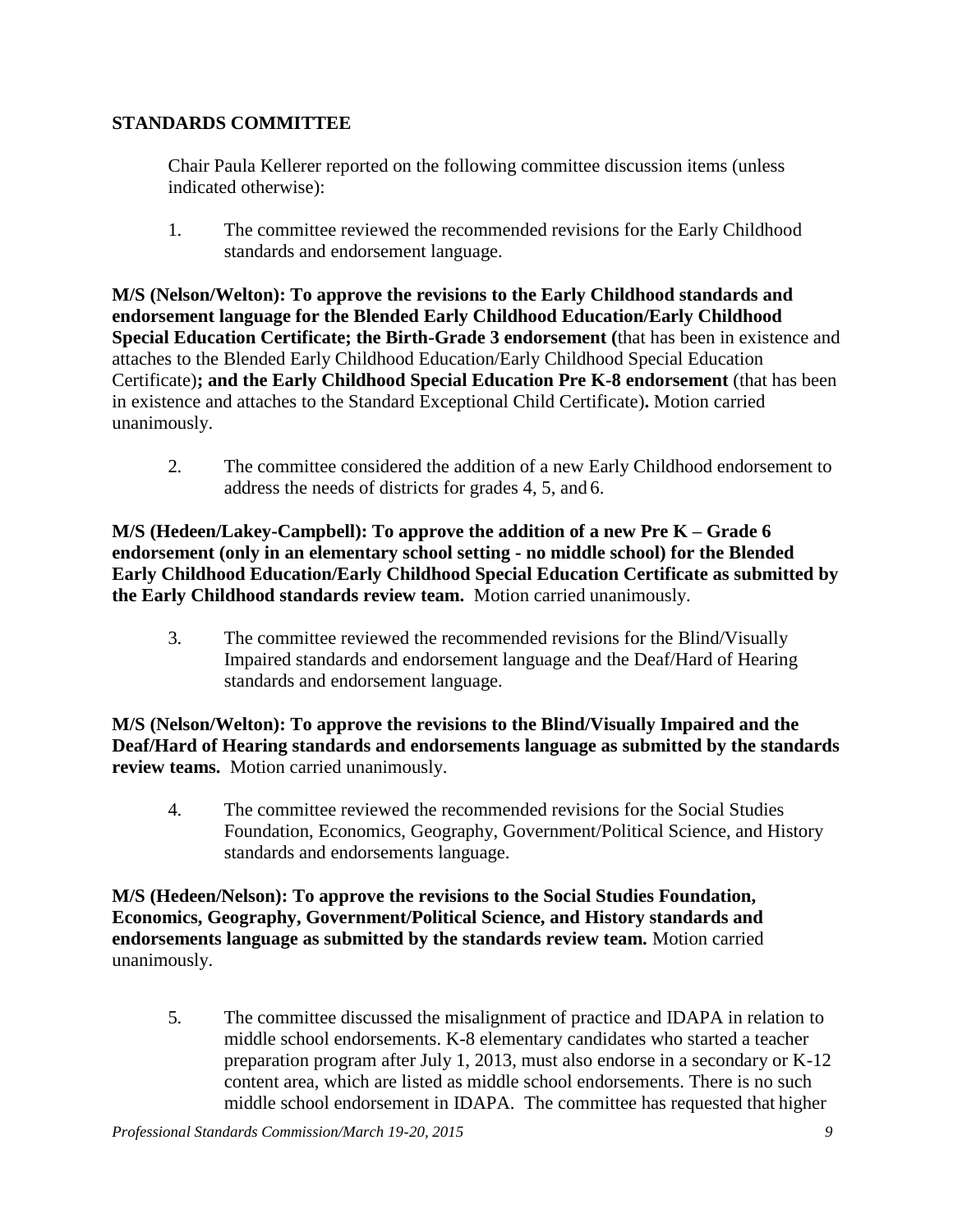education institutions in the state submit their current requirements (Praxis II, credits, courses, etc.) for middle school endorsement areas; this information will be reviewed at the next committee meeting for determination of next steps. It is possible that the committee may pursue the addition of middle school endorsements to IDAPA.

- 6. Idaho State University (ISU) will have a program approval review in the fall of 2015; Boise State University (BSU) will have a program approval review in March of 2016. ISU will be the state's last National Council for Accreditation of Teacher Education (NCATE) legacy review; BSU will be the state's first Council for the Accreditation of Educator Preparation (CAEP) review.
- 7. The committee discussed the overlap in name of the Postsecondary Certificate issued by Professional-Technical Education (PTE) and the Postsecondary Certificate issued by the Department of Education. The certificate issued by PTE requires additional classes in pedagogy, requires no background check, has no charge associated with it, and is processed by the Department of Education. These postsecondary content specialists can and do teach K-12 students, sometimes on K-12 campuses and sometimes on a postsecondary institution campus. The similar certificate issued by the Department of Education has no substantial additional requirements, requires a background check, and has a charge associated with it. The committee has requested that a deputy attorney general be consulted and that it be determined if the existence of this overlap is acceptable; if those seeking the PTE postsecondary certificate need to have a background check; and if PTE educators need to be charged for the postsecondary certificate.

## **The Commission ACCEPTED the report of the Standards Committee.** Motion carried unanimously.

## **EXECUTIVE COMMITTEE**

Chair Esther Henry reported that the Executive Committee met with Shasta Kilminster-Hadley, Shannon Haas, and Annette Schwab to discuss ethics case information.

**It was moved and seconded to move the Executive Committee into Executive Session to review and discuss investigation records exempt from disclosure as prescribed by Idaho Code §67-2345(d).** Motion carried unanimously.

Shasta reviewed the cases needing Executive Committee decisions.

**M/S (Chipman/Allred): To move the Executive Session of the Executive Committee into Open Session to vote on investigation records exempt from disclosure as prescribed by Idaho Code §67-2345(d).** Motion carried unanimously.

Esther Henry reported that the Executive Committee reviewed 9 cases and found probable cause in 7 of those. Actions taken included 6 letters of reprimand with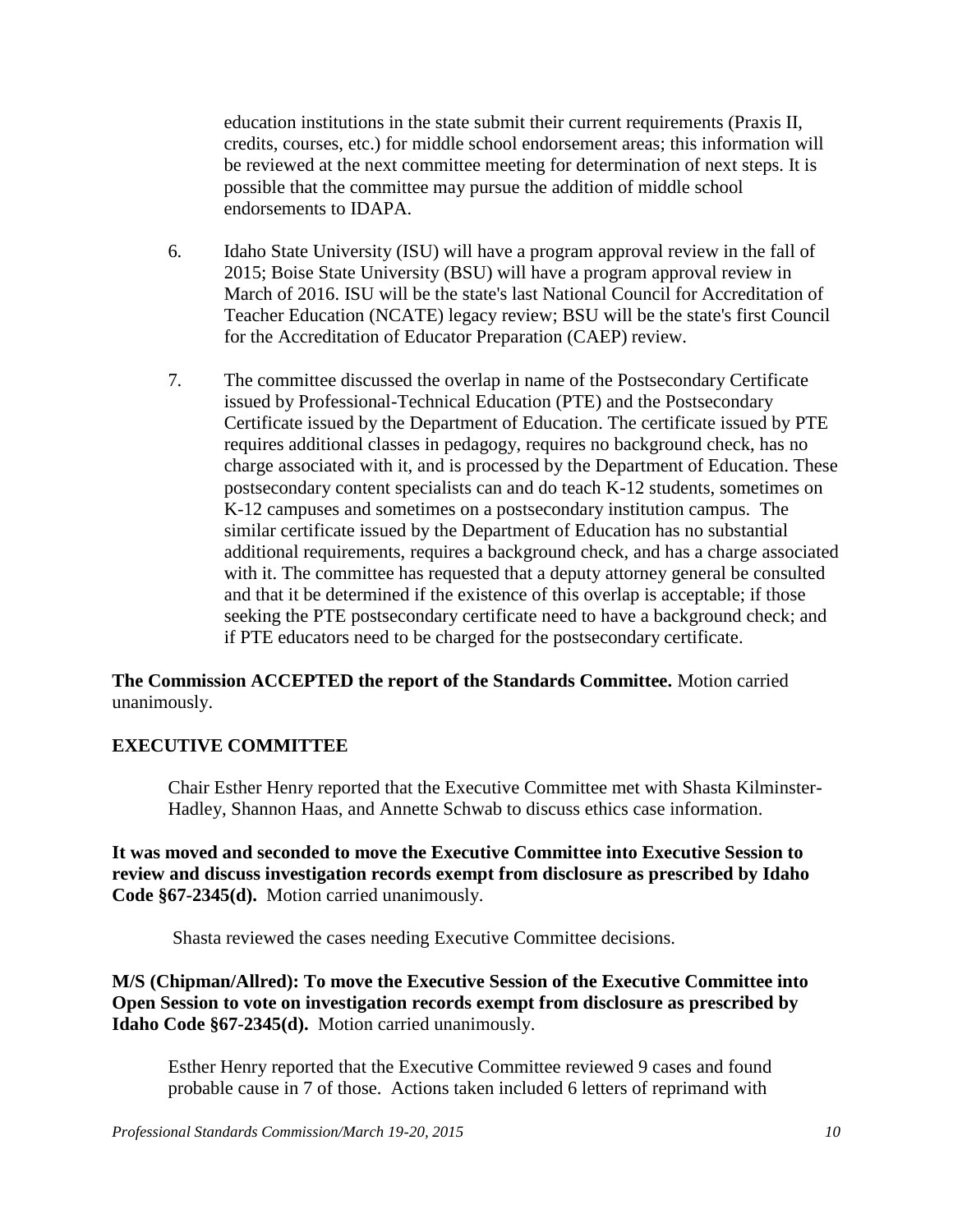conditions, 1 indefinite suspension, 1 case opened for investigation, and, in 1 case, a book report was accepted as part of the respondent's stipulated conditions.

There are currently 5 cases in which the administrative complaints have been filed, 1 hearing scheduled, 3 default cases pending information and time deadlines, 16 cases waiting to hear from the respondent, and 4 cases requiring deputy attorney general action.

Committee members discussed the Commission need for ethics resources that school administrators and educators could access (see page 8 of these meeting minutes, PROFESSIONAL DEVELOPMENT COMMITTEE). It was suggested that two higher education individuals who have done work in educator ethics issues be contacted.

The committee also discussed creating a different process for dealing with educator substance abuse, as the number of Idaho educators with such abuse issues is increasing. Shasta went on to explain a mechanism that other Idaho agencies that regulate professionals use in order to help such individuals with substance abuse issues get better and not just be punished. It was suggested that representatives from the Idaho Board of Nursing and also Southworth and Associates, the organization that provides this type of recovery services to the Board of Nursing, present to the Commission at a future meeting.

**The Commission ACCEPTED the report of the Executive Committee.** Motion carried unanimously.

#### **LEADERSHIP TEAM**

Esther Henry reported that the Leadership Team met by teleconference on March 4. Taylor Raney gave the team a brief report on the recent NNU program approval review. He also shared that he will be resigning his Commission administrator position effective June 30. The team reviewed the upcoming Commission meeting agenda and the budget.

**The Commission ACCEPTED the report of the Leadership Team.** Motion carried unanimously.

#### **NEW BUSINESS**

#### **2015-2016 Commission Meeting Dates**

The Commission discussed the scheduling of their meeting dates for 2015-2016.

**M/S (McKinney/Nelson): To accept the following Commission meeting dates for 2015- 2016: July 30-31; October 8-9** (hearing panel chair training the afternoon of October 9)**; January 7-8; March 31 – April 1; and June 23-24.** Motion carried unanimously.

#### **Hotel Preference for Out-of-Area Members for 2015-2016**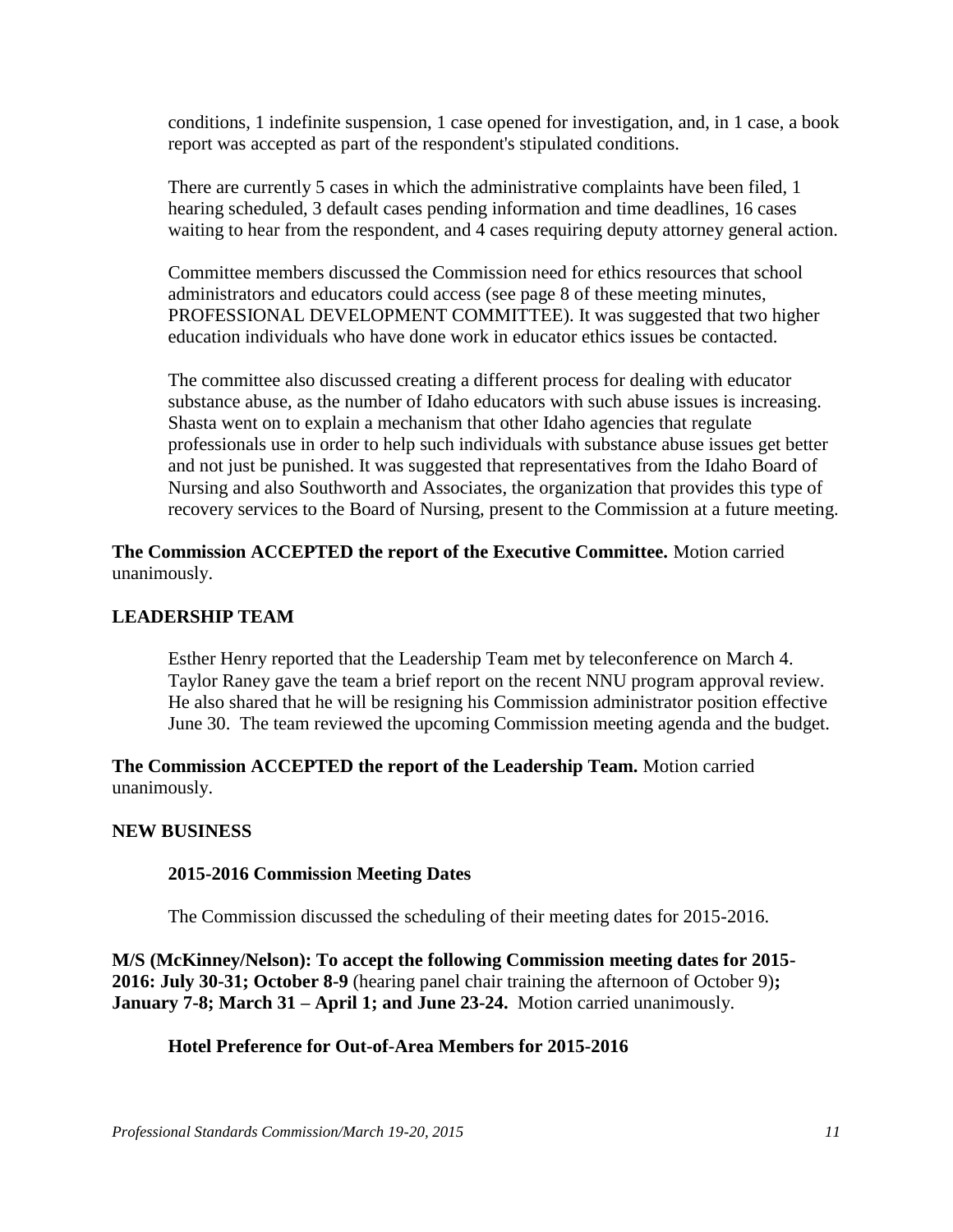Out-of-area Commission members decided to stay at the downtown Hampton Inn during the 2015-2016 year.

# **COMMUNICATION PLAN**

Paula Kellerer reported that items of interest in these meeting minutes for member communication to constituencies include the following:

- **Tiered Licensure/Certification.** Idaho's tiered licensure/certification was defeated in the legislature this year; it could be introduced next year alignedwith any new career ladder legislation passed this year (see page 1, STATE BOARD REPORT).
- **Career Ladder Legislation.** This is still under consideration; recent changes include moving the independent review process from colleges of education to Department of Education, small increases in starting salary for new teachers and first rung of career ladder, language revision addressing pupil support staff and its inclusion in career ladder, the necessity of a school district committee to recommend master teacher premium and leadership dollars criteria, and necessity for teachers to have a part in setting measurable student achievement targets (see page 1, STATE BOARD REPORT).
- **Literacy Committee.** State Board-appointed committee reviewing governor's task force recommendations for actionable items; looking at ICLA requirements and review process; language in rule being considered for needed revisions (see page 1, STATE BOARD REPORT, paragraph4).
- **Teacher Certification Fees.** Proposed removal of split of collected certification fees was signed by governor and will be effective July 1 (see page 5, ADMINISTRATIVE REPORT, item1).
- **Fingerprint Bill.** Costs not under the control of Department of Education in fingerprinting of Idaho educators to be collected while shifting administrative costs incurred by department to General Fund in ongoing appropriation (see page 5, ADMINISTRATIVE REPORT, item 2).
- **NNU Program Approval Review.** Results to be considered in May (see page 5, ADMINISTRATIVE REPORT, item3).
- **Region III Career Fair.** Region III superintendents cooperating with higher education institutions to connect graduating candidates with potential employers (see page 5, ADMINISTRATIVE REPORT, item4).
- **Teach for America.** This alternate route to certification holding summer institute in Oklahoma for interested candidates; three Idaho districts will interview candidates (see page 5, ADMINISTRATIVE REPORT, item 5).
- **Educator Ethics Resources Coming.** Commission is working to add educator ethics resources to its website for teachers/districts (see page 8,PROFESSIONAL DEVELOPMENT COMMITTEE).
- **Early Childhood Standards and Endorsement Language.** Revisions approved for Blended Early Childhood Education/Early Childhood Special Education Certificate; the Birth-Grade 3 endorsement; and the Early Childhood Special